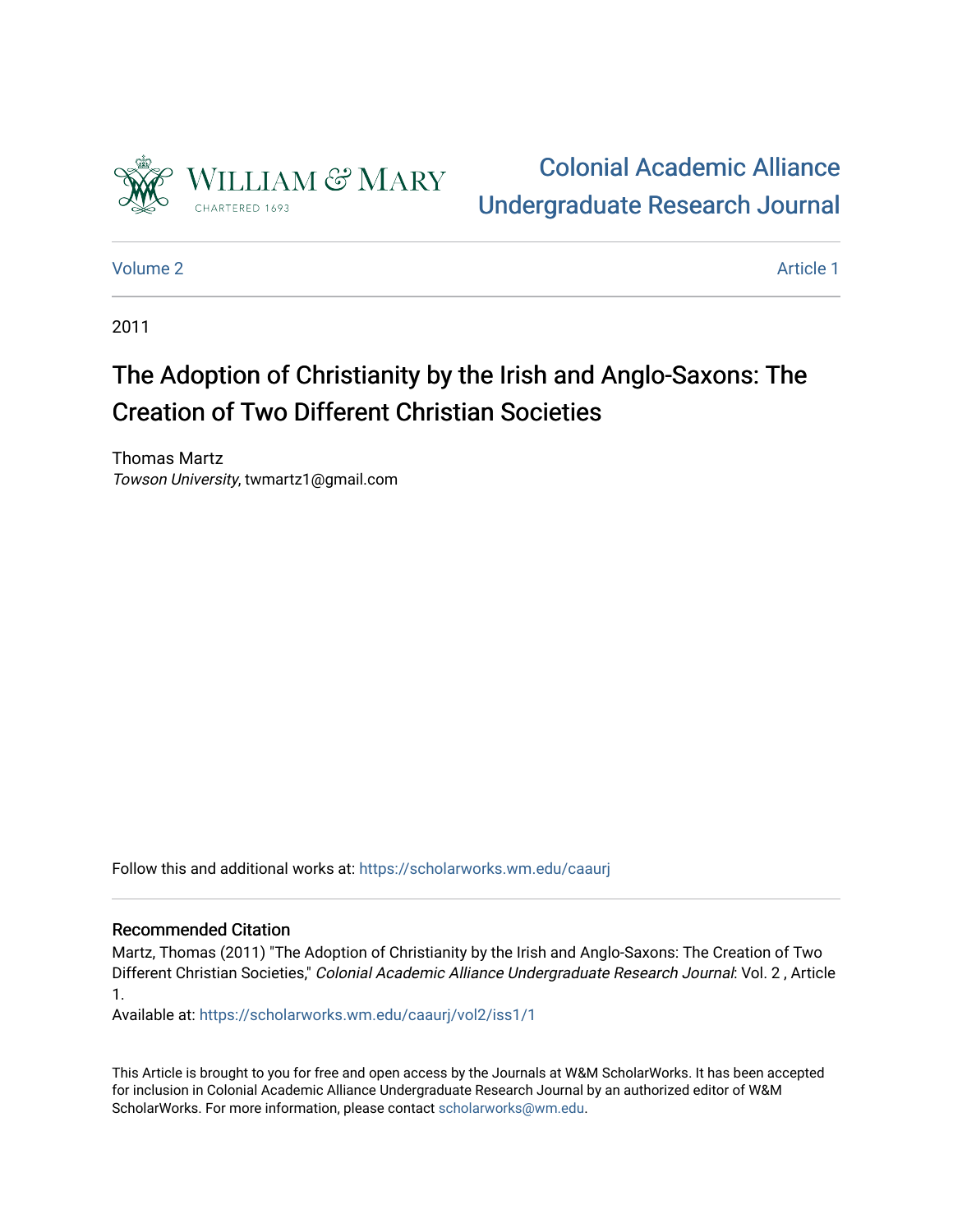## The Adoption of Christianity by the Irish and Anglo-Saxons: The Creation of Two Different Christian Societies

## Cover Page Note

Acknowledgments: I would like to acknowledge and thank Dr. Chris Cain for helping me develop the paper during his seminar, the Assistant Honors College Dean, Erin Mountz, for her encouragement and support, and the Honors College Dean, Dr. Michael O'Pecko, for his motivation.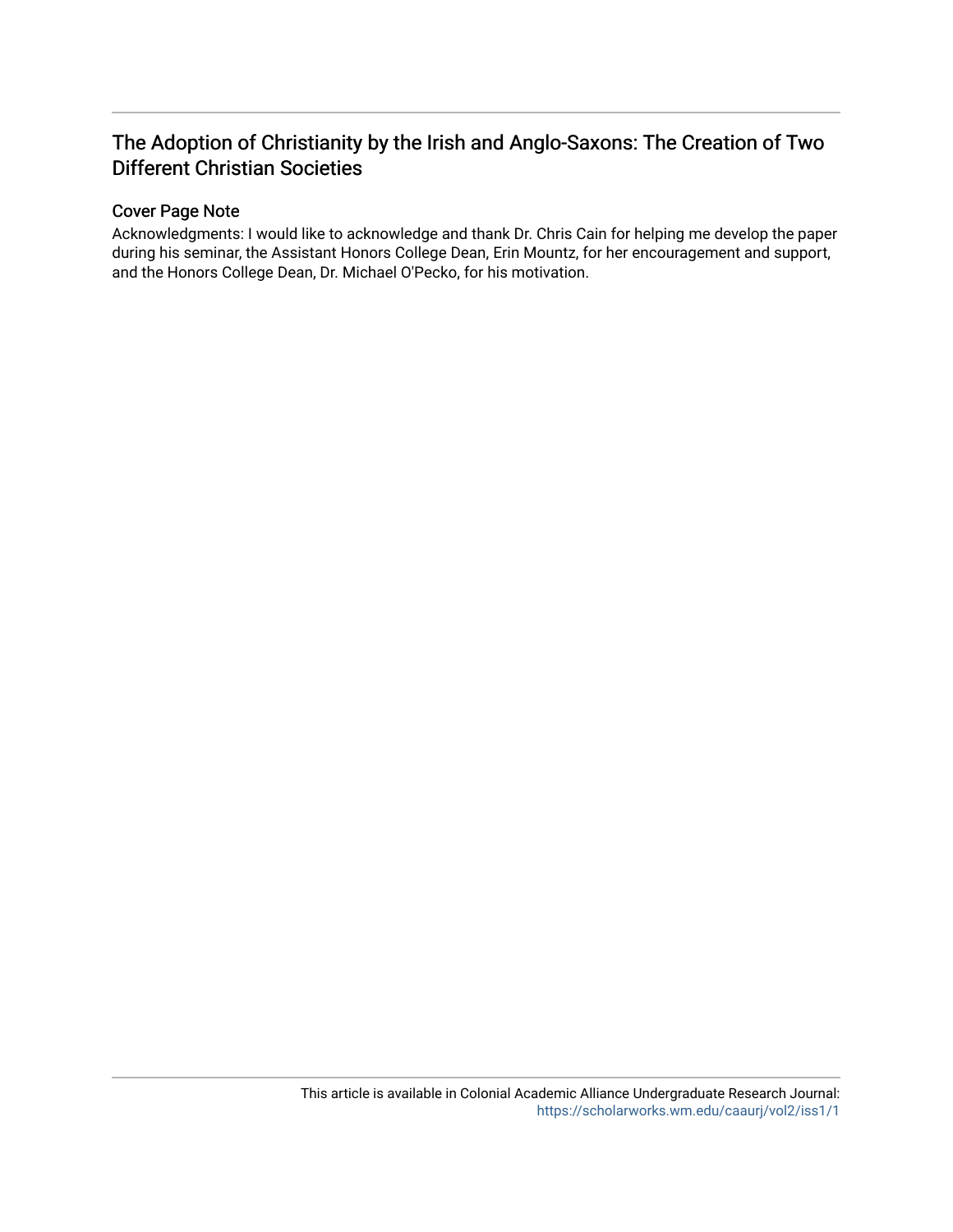During the third century BCE, the Celtic empire reached its maximum expansion, stretching across the European continent. Driven to Ireland by Germanic tribes and the escalating Roman Empire, the Irish tribes became isolated from the mainland while the Roman Empire continued to expand to the edges of England. Eventually, the Anglo-Saxons supplanted the Roman culture when the Germanic tribes began their European dispersion. Even though Roman Christianity dominated the continent, the Irish and Anglo-Saxon clans practiced pagan religions. As a result, the Irish and Anglo-Saxons were visited by Roman missionaries trying to spread the Christian faith. The process of Christianization took on a very different form between the two groups: while the more centralized Anglo-Saxon society adopted Roman customs along with Christian tenets, the Irish clan structure was less conducive to the adaptation to Roman life. The adoption of Christianity was unique in Ireland because some followed the lead of St. Patrick in mixing Christian beliefs with local custom. In contrast, the Anglo-Saxons found it more politically and economically expedient to adopt Roman customs as presented by St. Augustine. In the end, it was the conversion of the Anglo-Saxons to Roman Christianity that incorporated the British Isles within the religious, political, and economic structures of European Christendom.

Unlike in England where the Roman and Germanic societies overlapped in a brief transitional period, Rome never occupied Ireland; therefore, no lingering connection between the Romans and the Irish developed. This situation did not change as the Irish settled in Ireland. Since the Irish used a tribal based organizational system, the Celtic state as a whole was not unified. Having sporadic clans rather than an integrated society limited the technological advances of the civilization as well as restricted the people to local trade consisting mainly of agriculture (Joyce 1912, 24). Ships and land vehicles were rudimentary at best. Consequently, Roman Britons and the rest of the continent rarely came into contact with the Irish people, constraining the Britons' understanding of the Irish culture. Furthermore, each tribe would have had its own traditions and variations of the pagan religion based on the cultural history of their specific clan even though the Irish people shared some common elements such as language. These widespread differences among the Irish populace only complicated the Britons' comprehension of Irish culture and religion.

The Roman pontiff, hearing of the Irish "heathens," sent the bishop Palladius to convert them. Although he followed his orders from Rome, Palladius had little success. Many scholars believe that he had no desire to travel to Ireland, and that his Christian doctrine did not correlate well with the tribes' ideals (Stephen 1909, 113). Palladius first arrived at Leinster around 431 CE, but the hostile men he encountered granted him only a few converts. He would have experienced an unorganized, almost chaotic culture (Lawless 2004, 33). Figureheads such as kings did not play a vital role in the society as individual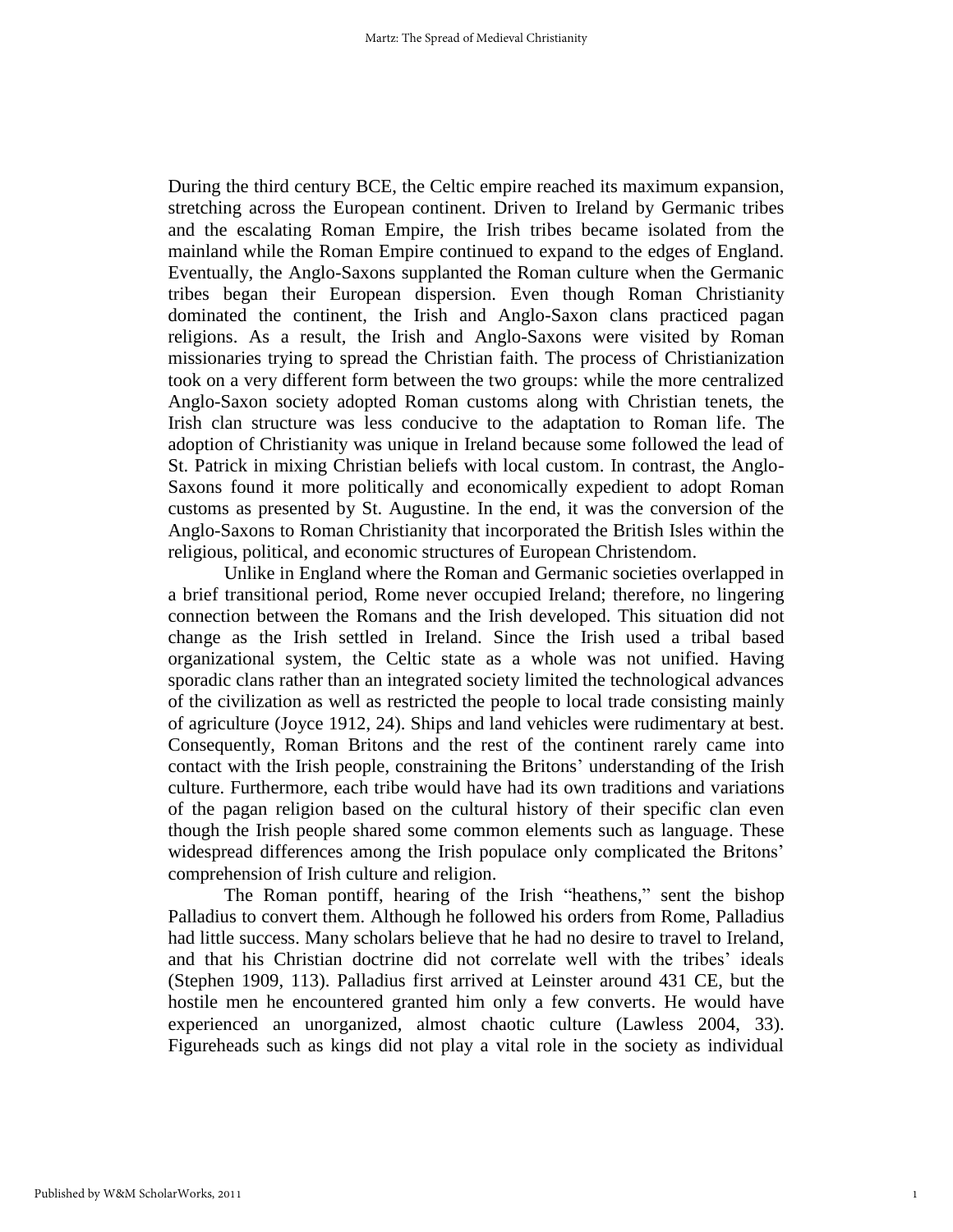tribes controlled the different regions of Ireland. Rather, the Irish used a chiefdom based system of scattered homesteads with few structured settlements, making it difficult for Palladius to penetrate his ideas into an area. In many tribes, Druid priests would gain clout until they had as much power as the chieftains. These powerful opponents of the missionaries would suffer the most if the culture converted to Christianity. From a position of authority, the Druid priests would have suddenly found themselves segregated from the core of society (Freeman 2004, 79). Often, Christian missionaries faced death threats and the possibility of kidnapping from the druids in order to prevent them from spreading the new religion.

The sociopolitical systems of the Irish eventually led Palladius to leave Ireland because he had made little progress in his mission and could not assimilate into the foreign culture. Even with several failed attempts at converting the Irish, Pope Celestine believed that Ireland still needed to repent their pagan ways. In another attempt to complete his mission, he sent Patrick to the island in 433 CE. Patrick had an advantage over other missionaries with the same objectives. As a boy, he grew up in Britain as an affluent Roman citizen until slave traders kidnapped him and sold him to Ireland. Unlike most Britons, Patrick found himself immersed in the Irish culture. For six years, Patrick lived in Ireland working as a shepherd where he learned the Irish language and customs. He eventually escaped the island and returned home where he studied theology. Believing in divine communication, a dream told him to return to Ireland to convert the barbaric people who enslaved him (Lester 2005, 129). When he returned to Ireland, his ability to speak in the native tongue helped him immensely. He quickly assimilated into the culture and appeared more as a friend than an outsider. Arriving on the island, Patrick met a family who generously invited him into their home (Joyce 1912, 47). While he often forged connections and friendships among the Irish, Patrick had to travel to each chief and preach the Christian doctrine, hoping they would comply with its teachings. If they did not, he would often adjust his teaching to echo pagan traditions until a tribe converted voluntarily. Patrick focused on the quantity of converts rather than the quality or complete comprehension of the Roman style teachings (Thompson 1999, 151). While it may seem unconventional, he would quickly convert as many people as possible and leave trusted members of his clergy to baptize the rest.

Since few missionaries had the skills or knowledge that Patrick encompassed, regions would relapse back into pagan traditions, often negating any conversions he obtained. Yet, even after these relapses, Christian influences would remain in the pagan faiths. As a result, the Irish eventually created a distinctive form of Christianity that did not follow the Roman model. They modified baptism procedures and aligned important events such as Easter with pagan festivals rather than the Roman established date. The Irish people even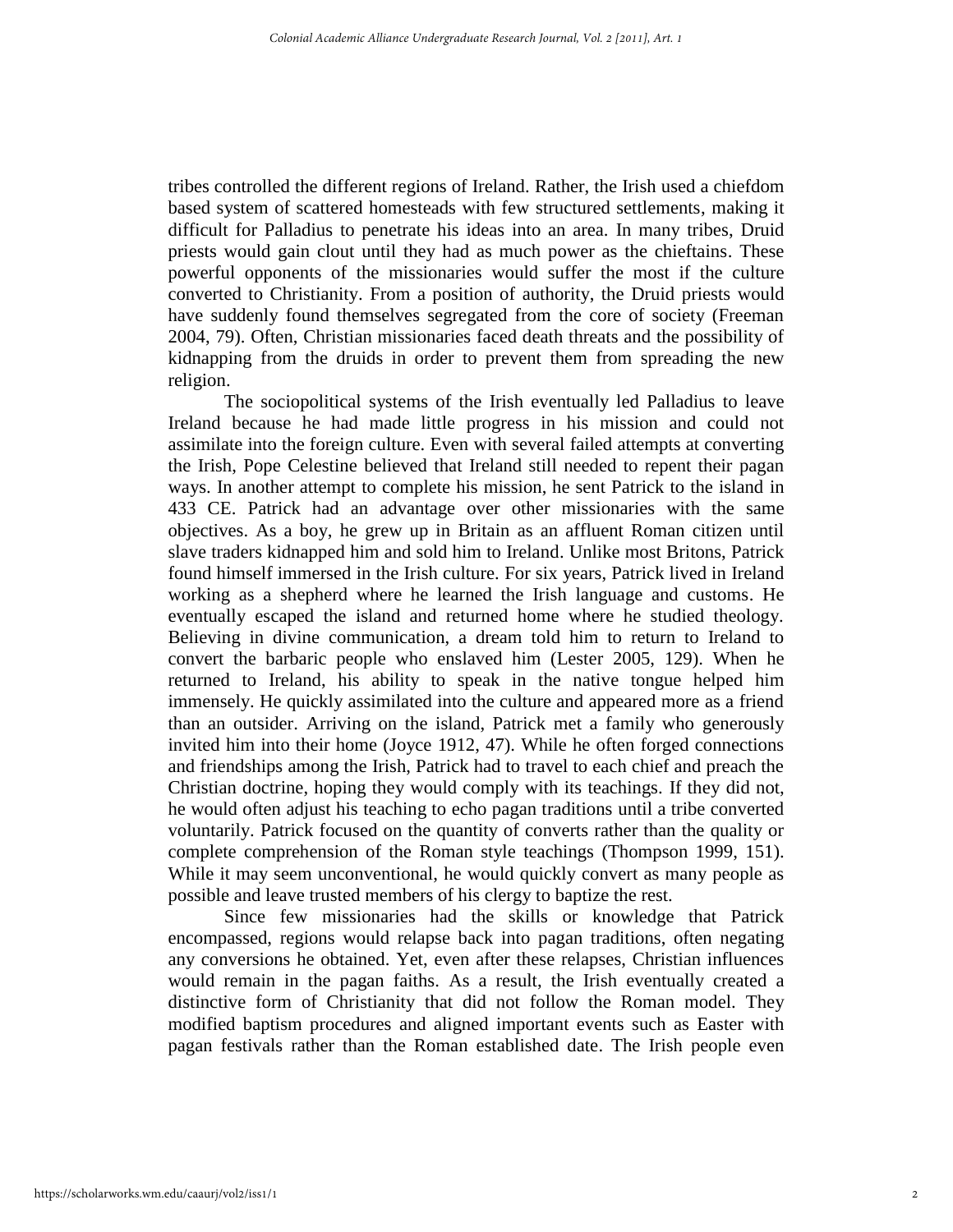developed a different organizational setup for the church instead of adopting the one the Romans used. The bishops resided at the head of the church in Rome, but in Ireland they became less important than the monasteries' abbots (Olsen 2003, 132).

As Patrick went through a town, he built churches and schools so that the Irish would have a place to worship and learn (D'Alton 2008, ¶6). Over time, the schools taught writing and the faith to several generations, making the religion a cornerstone of the society. At the same time, however, they reinforced the distinctive Irish-Christian practices that had developed in their culture. Existing beyond Roman control, the Irish church continued to perform unorthodox Christian practices for two-hundred years, eventually fostering their own missionaries. Irish missionaries, under the lead of Columba, settled in Iona off the coast of Scotland. Since many of the Irish missionaries were hermits, they had little impact on the Anglo-Saxons but still began missions along the western coast. Gregory the Great, in contrast, led an active Roman campaign to convert the Anglo-Saxons starting in the south-eastern tip of England.

Gregory started the Roman mission in the late sixth century CE by attempting to convert lower class citizens and slaves, hoping that the faith would spread by word of mouth among the people. Gregory wanted to take young, Anglo-Saxon, male slaves, train them as priests, and then send them back to their homes to teach Christianity (Guericke 1870, 9). After working with the lower classes, however, a new, more efficient opportunity presented itself to Gregory. As Bede recounts in his *Ecclesiastical History*, Æthelberht, the king of Kent married princess Bertha, the daughter of a French monarch. Æthelberht was a pagan, but his wife was a practicing Christian. Having heard this news, Gregory quickly sent a band of missionaries to Kent led by Augustine. At the time, Æthelberht had the most influence in the Anglo-Saxon world as the leader of the Anglo-Saxon heptarchy.

The heptarchy divided Anglo-Saxon England into seven distinct regions. Before the heptarchy, each region housed different tribes and had their own cultural differences much like Ireland (Evans 1901, 142). Although the separate areas started as an informal grouping of tribes, they eventually consolidated into sub-kingdoms. Seven different kings ruled the individual regions, each stemming from a separate line of royal lineage. At any point in time, one province would rise to power over the other six and become the supreme state. This structure helped to unify the country. As a result, the missionaries faced little resistance in England because the Anglo-Saxons did not have a people like the Druids at the core of their society; only the royal family ruled.

Hence, when Augustine converted Æthelberht to Christianity, the faith spread across England through political influence instead of the direct work of missionaries. Starting with those closest to the king, chiefs and councilors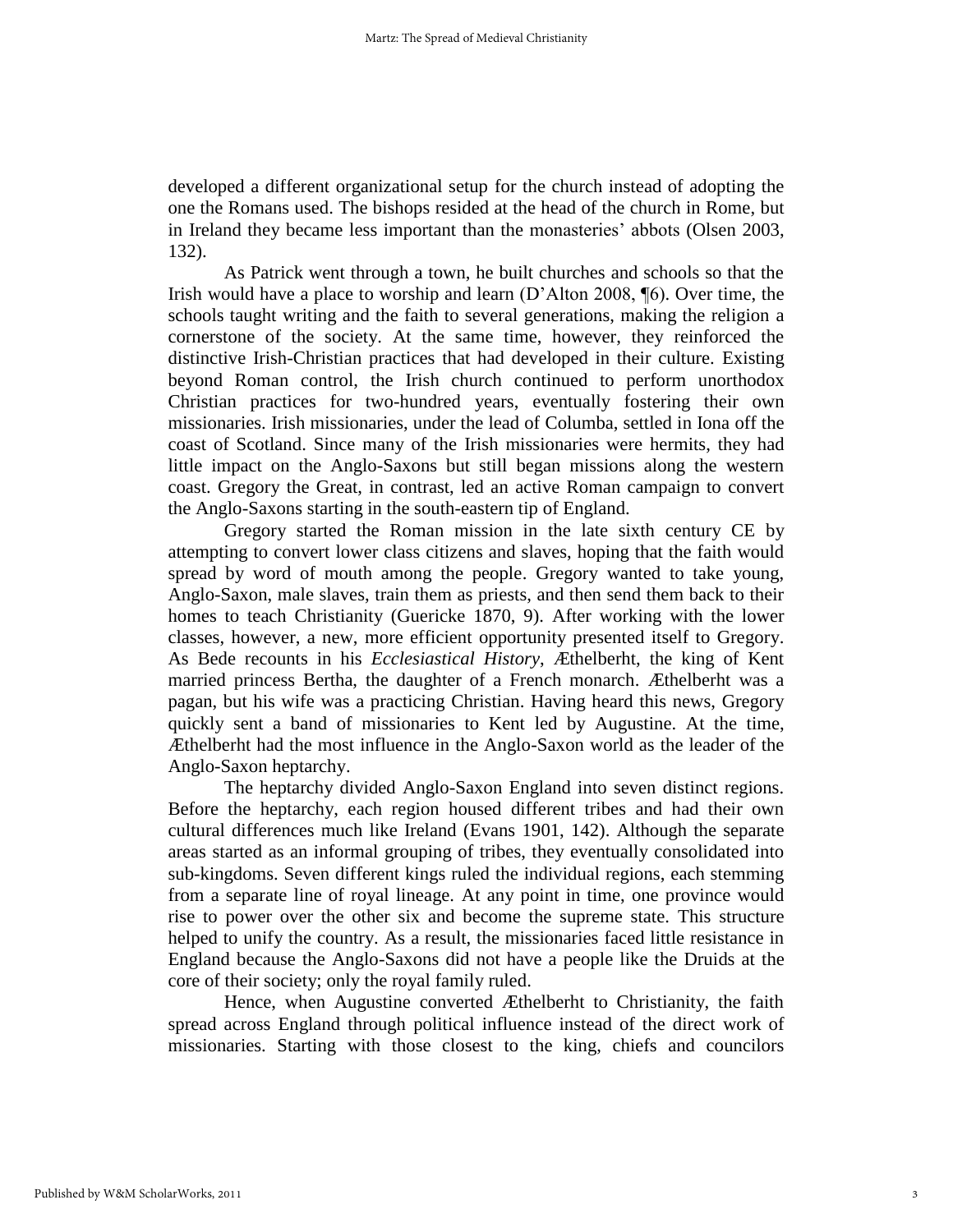followed Æthelberht's example in order to stay in good political standing. Also, Æthelberht expanded his political influence outside the borders of the heptarchy into the wealthy countries of the continent by converting. Æthelberht's conversion immediately put him in good favor with his wife's father, the king of France (Guericke 1870, 10). In addition to opening trade blocs with France, other countries' leaders had a new respect for Æthelberht because his citizens no longer resided on the outside of the Christendom.

After targeting kings, the Christian missionaries travelled across England targeting the other classes, such as the merchants. Seeing the changes the faith brought to trade and the Anglo-Saxon culture, the Anglo-Saxon merchants had an incentive to convert when they realized the economic benefits Christianity offered. As part of the Roman Christendom, they gained access to other countries' buyers and sellers on the continent. England already had established trade routes and many links to the continent through the English Channel. Besides the trade of slaves, the Anglo-Saxons traded a variety of materials from pottery and precious metals to cloth and agriculture (Blair 2005, 99). The economy grew as monasteries became involved in trade because the religious centers became common trading posts.

In comparison to the Anglo-Saxon economy, the Irish economy dealt mainly with agriculture and weapons (D'Alton 2008, ¶3). If the Irish people had a strong economy, they may have seen a need for the monasteries as trade centers and would have wanted to utilize the faith's connection to the mainland. The location of Ireland, however, made international trade a long journey, so most business remained local. Merchants from Ireland would have had to sail around England or land in England, travel across the country, and set sail again to cross the English Channel. In addition, the tribal system could not develop bustling urban centers where foreign merchants could land. When the church came to Ireland, the Irish citizens did not utilize the ties to the Christendom, resulting in stagnant trade levels for several years after Patrick made his appearance. Even when the Anglo-Saxon leader of Northumbria, King Oswald, trusted the Irish missionary, Aidan, to spread the faith, Oswald maintained power and expanded his influence across England. He took a more realistic approach to the faith, much like king Æthelberht, and used Christianity for increased trade and political clout (Hunt 1906, 157).

Several of the Anglo-Saxon citizens noticed that the Christianity had become a powerful institution not only among the people of England, but among the known world as a result of trade and the conversion of political figureheads. People looking to gain social standing would enter the ranks of the church. A steady and safe career, these citizens lived comfortably on required tithes. Numerous open positions presented themselves to the populace when the *gesith*, or noble landowner, in a rural town would build a church for his own private use,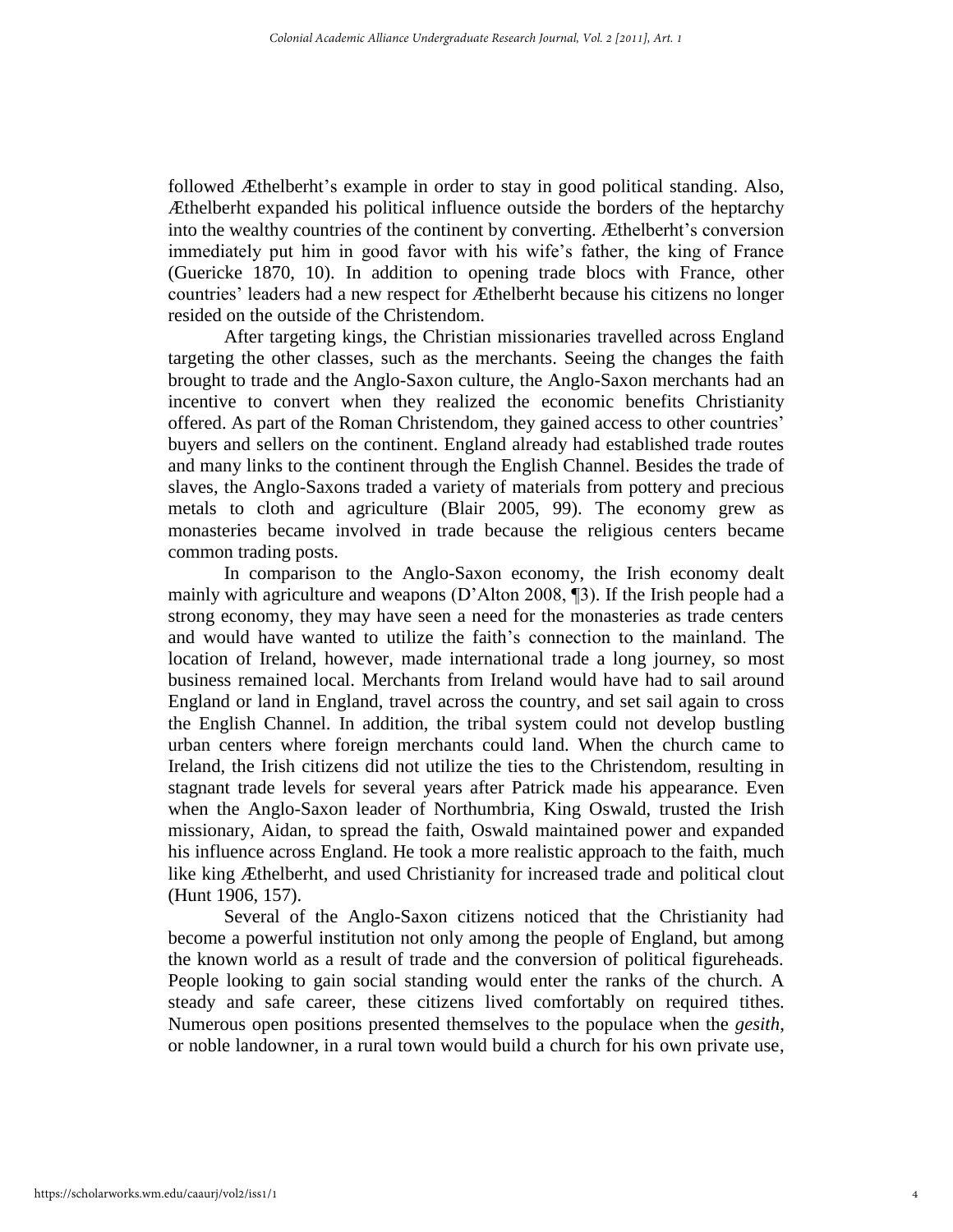spreading the faith across the country as he did so (Thurston 2008, ¶16). These smaller churches did not exist in Irish Ireland because of the political structure of clans. To join the clergy the people would have had to become a monk or missionary. Monks required a life in isolation while missionaries often traveled away from home into foreign countries where they would construct monasteries and practice their version of the faith. When the Irish built their monasteries in England; however, they built them away from the Anglo-Saxon society in places such as Iona or Lindisfarne (D'Alton 2008, ¶8). The distance limited the potential extension of the Irish religion.

Both the Irish and Anglo-Saxons would design towns around the churches as they gained prominence within society. When the Anglo-Saxons invaded Britain, they effectively destroyed most of the religious institutions founded in England. Some of these institutions, though, survived on the fringes of Anglo-Saxon settlements. Roman cities and other infrastructure eventually regained use in England when Anglo-Saxon towns formed around the shells of long forgotten Roman buildings (Russo 1998, 107). St. Martin's church was one such institution that regained use. Located on the Eastern side of the capital city Canterbury, Æthelberht's wife would regularly practice her religion in the old church. The town of Canterbury became one of the first reconstructed towns when the Christian see entered the region. Archeological evidence indicates increased levels of trade since more artifacts of trade trace to the seventh century than during the pre-Christian settlement. Canterbury developed into a royal and ecclesiastical center, which became a safe haven for a large, productive population (Russo 1998, 108). Where the population grew, so did the number of converts. Linking the developing urban centers, Roman roads became secure trades routes across the empire, and ports developed along the Southern part of the Isle where routes ended.

The Irish never had such infrastructures in place, and they had no Christian influences in their society prior to the Roman missionaries. As a result, the churches and schools built by Patrick and other missionaries used simple architecture of the time and did not compare to the Roman temples left scattered throughout England. The familiarity of Roman influences would have swayed the Anglo-Saxons to accept the Roman form of Christianity rather than the Irish institution.

To fuel the growing towns and economy of the Anglo-Saxons, when the Holy See entered Kent, they brought with them an advanced cultural infrastructure from Rome. The introduction of currency supplanted the barter system, starting with the gold *thrymsas* (Russo 1998, 108). Not only did Æthelberht want to promote his faith to the other kingdoms of the heptarchy, but the coins created a common link between the regions. This again shows the direct and strong relationship between the Anglo-Saxon economy and the church.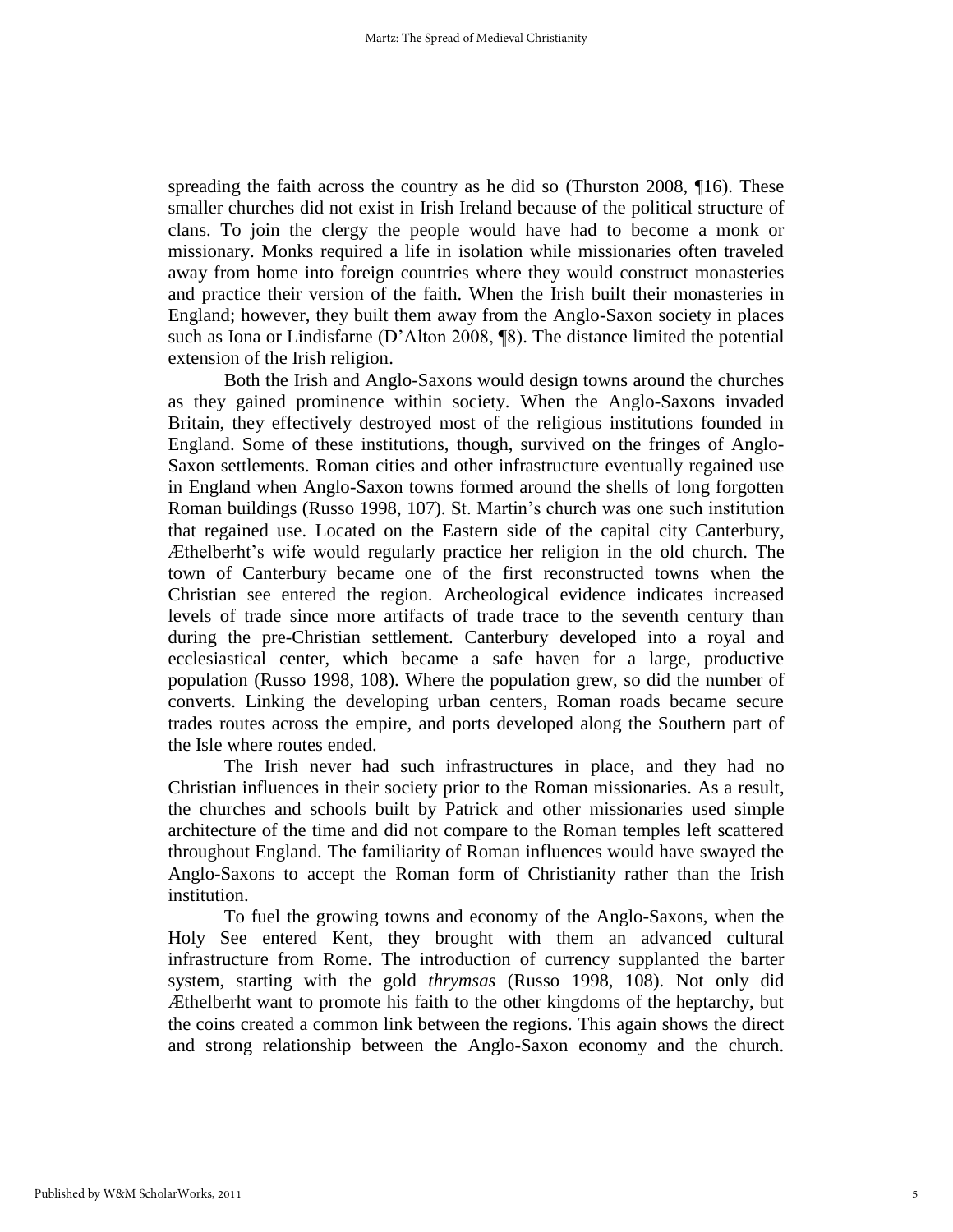Subordinate kings and merchants using the specie would have needed monasteries as mints to meet the growing demand for the wealth, spreading the Roman faith across the country (Russo 1998, 108). Eventually, silver *sceattas* phased out the gold denomination so that the currency could accommodate international trade. Unlike the Anglo-Saxons, the Irish used bartering until the middle of the eight century when they finally adopted minted coin for use in trade. Again, the Irish overlooked Christianity's constructive influences to create a powerful and developed society which limited the Irish faith's dispersion in England.

As the faith spread throughout England and the Anglo-Saxons became an important participant in the Roman Christendom through their increased trade, language and writing became important assets for the society. Augustine, like Patrick, built monasteries and school that developed a system of writing for the Anglo-Saxons based on Latin characters. The Germanic people eventually created their own alphabet and language from these schools. The Anglo-Saxons, compared to the Irish, however, employed their writing for different uses. We have no copies of law codes or charters from the Irish, but we know that most of the Anglo-Saxons writings were legal documents, archives, and sermons (Leith 1997, 20). The Irish seemed to have left writing to the monks who simply recorded history, copied gospels and transcribed the occasional narrative. In addition, the Irish language would have remained limited to regional use because the Irish did not trade globally. Æthelberht used the new Anglo-Saxons language for the first written laws of a Germanic people, thereby firmly establishing the guidelines for a stable society. Having a written language also allowed for enforceable contracts which became an asset in trade and long distance messaging.

Even without the law code, the Anglo-Saxons had a strict hierarchy in place within their society which included slaves, peasants, proprietors (merchants or farmers), aristocracy, and royalty. The upper class Anglo-Saxons promoted the faith because they recognized the political advantages of a church linked to a wealthy capital city (Southey 1848, 32). When encouraging the lower classes to adopt the faith, the land owners and aristocracy preached that the working class should accept servitude. The Bible contains several references to such an idea, and the Anglo-Saxons used them as literal examples. They hoped to keep docile servants and a peaceful society compared to their violent past. Preaching these ideas, the faith spread quickly and became a popular message among upper tier of society who held great influence.

The Irish, alternatively, did not did not have tiered society, nor did they adopt one when Christianity infiltrated Ireland. Their social structure contained only three main groups, the workers, the chiefs, and the druids. The chief was often the best warrior among the tribe and used force or violence to keep workers in check. The rulers would have no reason to adopt a doctrine based on trust and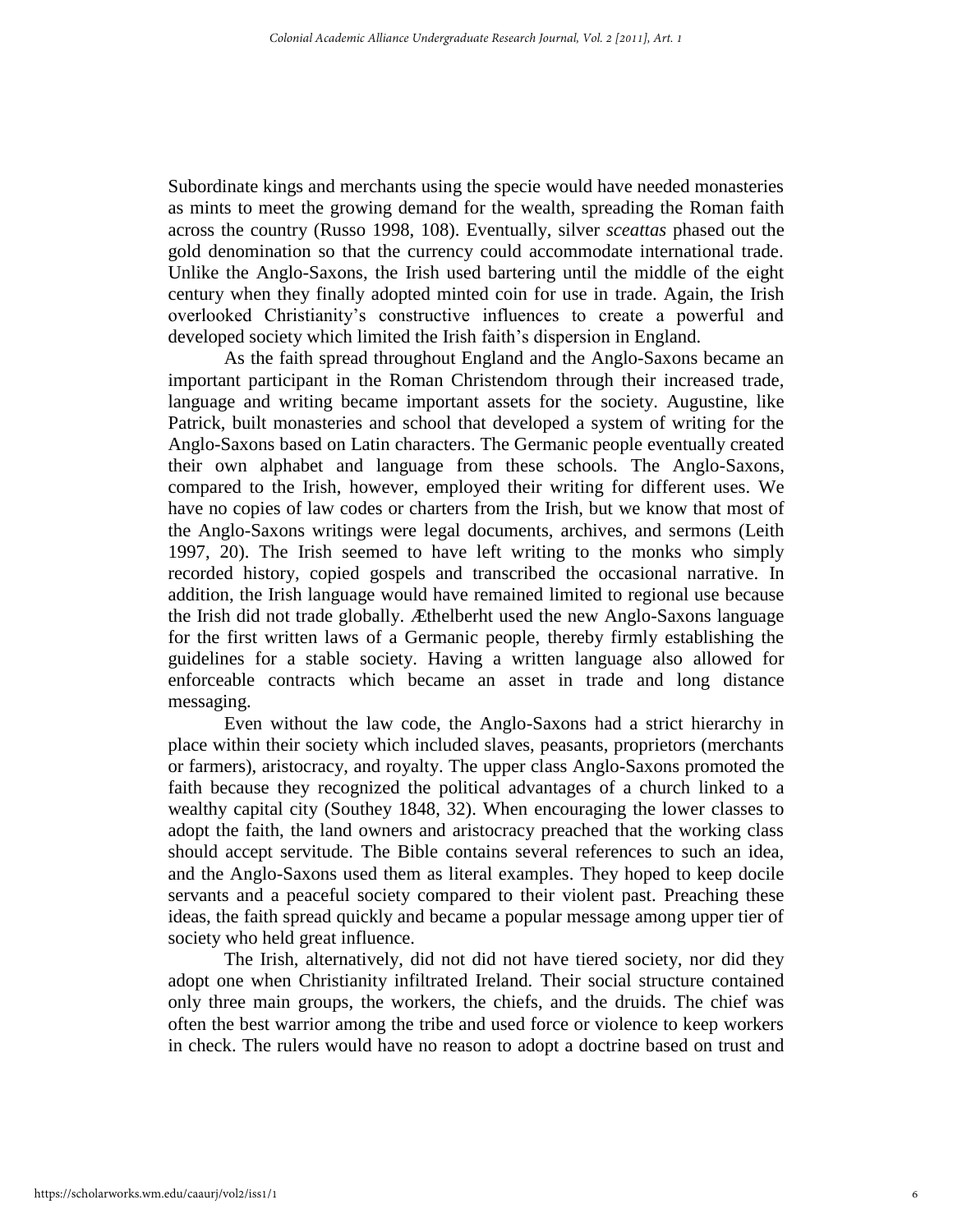servitude. As a result, the Irish church structure had little appeal for the Anglo-Saxon kings or aristocracy.

Eventually, as the Irish missionaries entered England, the Roman church realized the Irish church had become an independent sect, obeying its own regulations. One of the last assignments Augustine received included unifying the new Anglo-Saxon church in the east with the Irish church along the west (Colgrave 1969, 290). Roman Christianity advocates unity in its practices and qualifies itself as a worldwide religion. Since the two dioceses employed some different traditions, Augustine did not want the faith spreading across England to appear disjointed. In an attempt to hedge against any loss of trust in the faith, he called a meeting between the two ecclesiastical communities. At the conference, Augustine set guidelines for three main issues: the date of Easter, the administering of baptism, and evangelizing (Clifford 2008, ¶10). While the Irish and Anglo-Saxons could not come to an agreement, the conference showed a movement towards a needed homogeneity between all the churches under the Roman pontiff so that the faith would remain strong for the new converts (and so that Rome could remain in control). Otherwise, Christianity would appear like the pagan faiths it supplanted.

Christianity looked very different in medieval Ireland and England. Because of the Irish's particular means of adopting Christianity, and the work of missionaries such as Patrick, the Irish developed a unique division of the Roman church that blended pagan and Christian customs. Ireland was hesitant to adopt the structure of Roman Christendom. While the Anglo-Saxons could have converted to the Irish church, the effort of Roman missionaries brought England into a position of political power and wealth. By converting to the Roman model of the faith, the Anglo-Saxons created trade routes to the continent and reinforced cultural infrastructures. Had the Anglo-Saxons adopted the Irish form of the religion, England might have remained a disconnected, poor state.

Blair, John. *The Church in Anglo-Saxon Society*. 1st ed. New York: Oxford University Press,

2005. 84-100. Print.

Clifford, Cornelius. "St. Augustine of Canterbury." *Catholic Encyclopedia*. 2008. New Advent.

29 Apr 2008 <http://www.newadvent.org/cathen/02081a.htm>.

Colgrave, Bertram. *Historia ecclesiastica gentis Anglorum*. 1st ed. Clarendon Press: Oxford,

1969.

D'Alton, E.A.. "Ireland." *Catholic Encyclopedia*. 2008. New Advent.

29 Apr 2008 < http://www.newadvent.org/cathen/08098b.htm>.